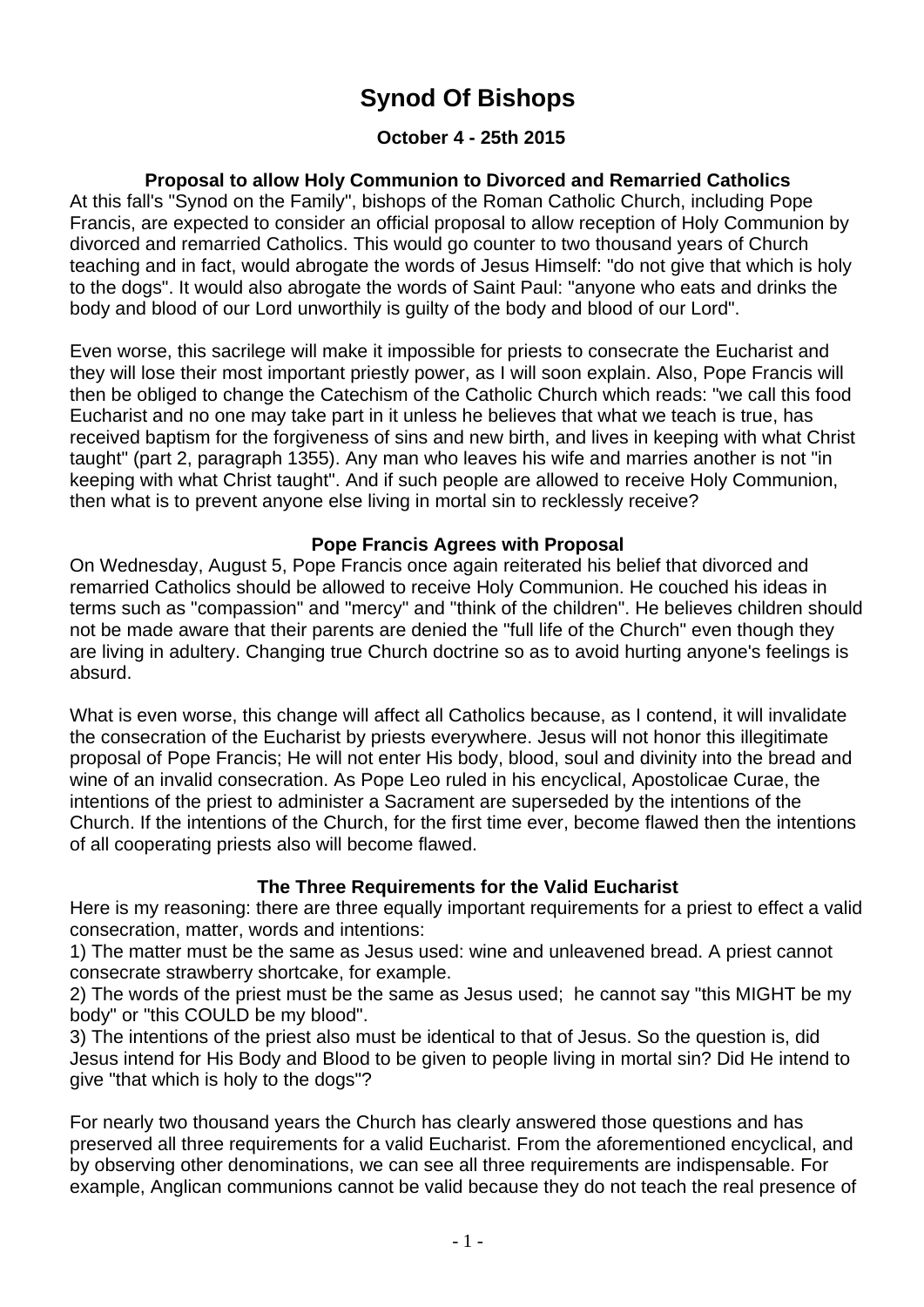our Lord. Since the Church of England teaches an intention at variance with the intention of Jesus then their priests cannot do what Jesus did, even if they wanted to. They cannot confect the body and blood of our Lord.

## **Eucharist not for those continuing in mortal sin**

But the sacred intention of Jesus does not stop at transforming bread and wine into His body and blood. Jesus also did not intend for the Eucharist to be given to people living in serious sin. We know this because He did not allow Judas to receive the Eucharist. In fact, Jesus pointedly sent Judas away from the Passover meal before He established the Lord's Supper. If Jesus had done otherwise, if Judas had been allowed to receive the sacred species, then for two thousand years the Church has erred in denying communion to those living in mortal sin.

The evidence of our Lord's true intentions, as far as giving the Eucharist to Judas, can be found in the chronological sequence of all four Gospel accounts (with one exception, chapter 22, verse 19, of the Gospel of Luke). This sequence is demonstrated on the accompanying "Chronology of the Last Supper" timeline chart.

Unfortunately, Luke's discrepancy has fooled a lot of theologians, including Pope Benedict XVl, into thinking that Judas did receive the Eucharist. However, we can now discount Luke's discrepancy for two reasons;

1) Luke was not at the Last Supper, whereas Matthew and John were present.

2) Luke exhibits a pattern of not recording other Scriptural events in chronological order, for example, he tells about the beheading of John the Baptist before he describes the baptism of Jesus in the Jordan.

Another example of Luke not writing in chronological order is the second and third temptations of Jesus in the wilderness. We know Matthew wrote them in chronological order, because he used the word "then" (Matthew 4:5) followed by the word "again" (Matthew 4:8). Luke used the word "and" both times (Luke 4:5, 4:9). Thus, we see that Luke is the only Evangelist who did not write the events of the Last Supper in chronological order. Luke probably arranged His scriptural material more for effective story telling rather than following a strict chronology.

### **Eucharist not to be taken unworthily**

I cannot emphasize enough how important it is to recognize Jesus' intentions at the Last Supper. If Judas received communion then the Church has been wrong for two thousand years and anyone and everyone should be admitted to the Lord's Supper. However, I believe Saint Paul was correct when he taught that communicants are guilty of the body and blood of our Lord if they eat and drink the body and blood of our Lord unworthily.

Today, Saint Paul's rule still holds true and is established as Church teaching. But what if any priest today, before Pope Francis' proposed rule change, is fully aware that he is giving the host to someone living in sin? Then he also would be guilty of the body and blood of our Lord and his continued actions without repentance will lead him to hell. But still, the Eucharist would be valid because no one can ascertain the hidden intentions of either the priest or the recipient of Communion and, as I said before, the promulgated intentions of the Church supersede those of the priest.

However, what if the Church rules that the body and blood of our Lord must be given to people who are unworthy? Then even this new apostate Church would be guilty of the body and blood of our Lord. In fact, the new Church would be assigned to hell except for the fact that corporate bodies cannot be cast into hell. Instead, there will be a most severe punishment: Jesus will not